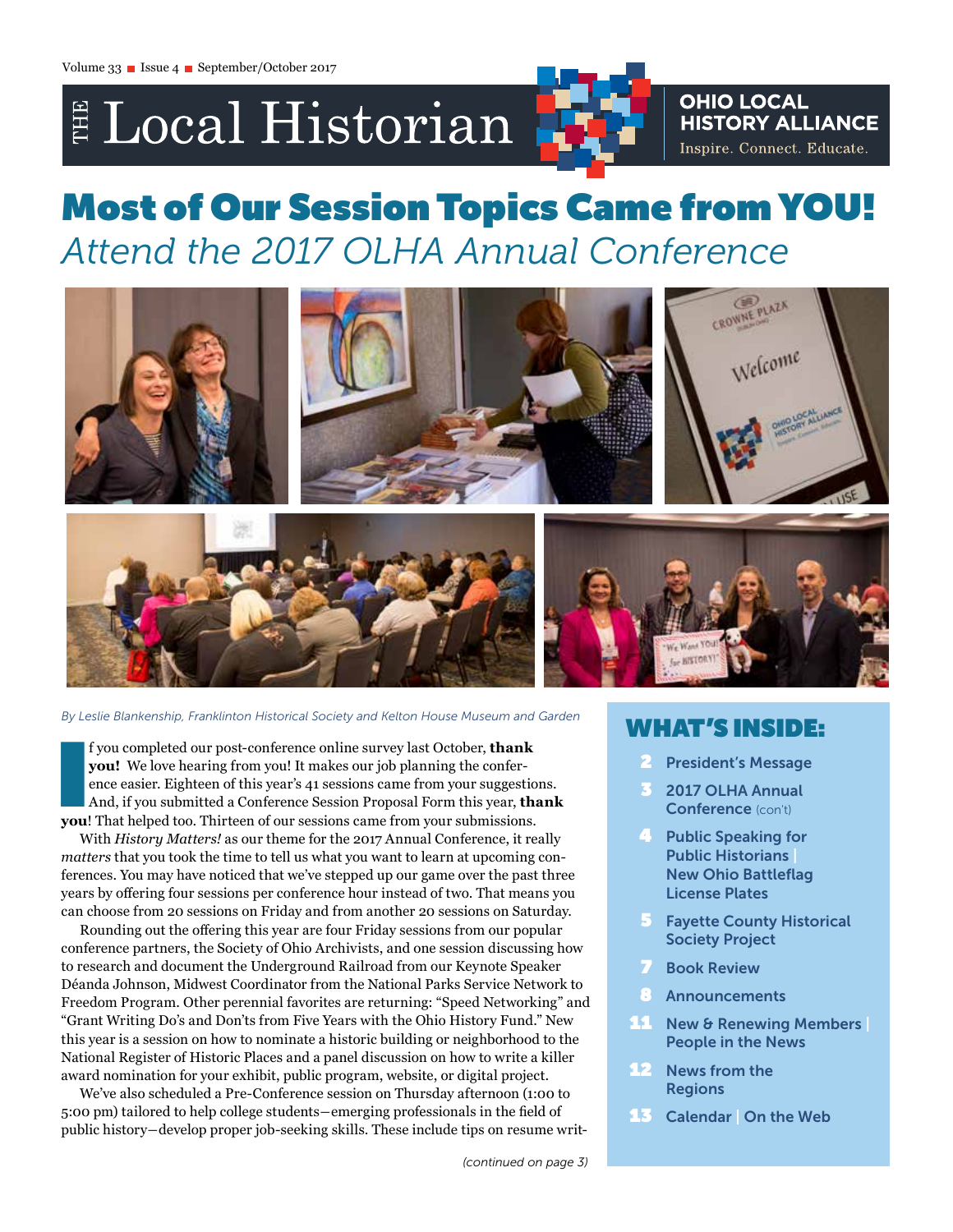# President's Message:

*The 2018 Ohio Local History Alliance Annual Conference is almost here! The conference will be on October 6th and 7th at the Crowne Plaza in Dublin. This will be our second year at the Crowne Plaza. We made the move to the Crowne Plaza, Dublin for several reasons. The main one being the conference had outgrown our previous location. That is a great problem to have!* 

*Education Committee co-chairs Leslie Blankenship and Jessica Cyders,*  *along with then OLHA president Beth Weinhardt and OLHA Executive Secretary Betsy Hedler were tasked with finding a new and larger venue. They diligently checked into several different places with the Crowne Plaza, Dublin rising to the top in terms of fitting our needs. Our first conference at the Crowne Plaza seemed to be well received and we hope this year's will be even better.*

*Obviously, a larger facility means a higher cost. Last year we did not raise the registration fees despite the higher rental cost. Unfortunately, this resulted in the conference being in red numbers. Although, we could afford to do that for a*  *year, it is not sustainable. Consequently, the OLHA board voted to raise the registration fees to cover our cost and to put us more on par to similar conferences. We sincerely hope this increase does not prevent anyone of our members from attending our conference. We just wanted to make you aware of this needed increase.* 

*I hope to see you at the Crown Plaza, Dublin on October 6th and 7th!*

#### **Todd McCormick**

President, Ohio Local History Alliance Curator/Director, Logan County Historical Society (937) 593-7557 [tmccormick@loganhistory.org](mailto:tmccormick@loganhistory.org)

# 2017 Board Members Ohio Local History Alliance

#### **President**

**Todd McCormick,** Curator/Director Logan County Historical Society, Bellefontaine (937) 593-7557 *[tmccormick@loganhistory.org](mailto:tmccormick%40loganhistory.org?subject=) [www.loganhistory.org](https://www.loganhistory.org/)*

#### **1st Vice President**

**Wendy Zucal,** Executive Director Dennison Railroad Depot Museum, Dennison (740) 922-6776 *[director@dennisondepot.org](mailto:director%40dennisondepot.org?subject=) [dennisondepot.org](http://dennisondepot.org)*

#### **2nd Vice President**

**Leann Rich,** Manager of Education & External Relations Mahoning Valley Historical Society Youngstown (330) 743-2589 *[lrich@mahoninghistory.org](mailto:lrich%40mahoninghistory.org?subject=) [www.mahoninghistory.org](http://www.mahoninghistory.org)*

#### **Secretary**

**Secretary Ruth Brindle** [ruth.m.brindle@gmail.com](mailto:ruth.m.brindle%40gmail.com?subject=)

#### **Treasurer**

**Kathleen Fernandez,** Historian and Museum Consultant, North Canton [kathyfernandez@neo.rr.com](mailto:kathyfernandez%40neo.rr.com?subject=)

#### **Trustees-At-Large Jim Oda,** Director Piqua Public Library, Piqua (937) 773-6753

*[joda@piqualibrary.org](mailto:joda%40piqualibrary.org?subject=) [www.youseemore.com/piqua](http://www.youseemore.com/piqua)*

**Kate Smith,** Trustee, Wadsworth Area Historical Society *[smith.g.kate@gmail.com](mailto:smith.g.kate@gmail.com)* **Gary Levitt,** Director Museum of Postal History, Delphos (419) 303-5482 *[mphdelphos@gmail.com](mailto:mphdelphos%40gmail.com?subject=)*

*[www.postalhistorymuseum.org](http://www.postalhistorymuseum.org)*

**Immediate Past-President Beth Weinhardt,** Local History Coordinator Westerville Public Library, Westerville (614) 259-5028 *[bweinhar@westervillelibrary.org](mailto:bweinhar%40westervillelibrary.org?subject=) [westervillelibrary.org/local-history](http://westervillelibrary.org/local-history)*

#### **Ex-Officio (Executive Secretary)**

**Dr. Betsy Hedler,** Partnerships Coordinator, Local History Services Ohio History Connection, Columbus (614) 297-2538 *[ehedler@ohiohistory.org](mailto:ehedler%40ohiohistory.org?subject=) [www.ohiohistory.org](http://www.ohiohistory.org)*

#### **Region 1**

**Richard Witteborg**, Curator of Exhibits Andrew L. Tuttle Museum, Defiance (419) 784-1907 *[witteborg@hotmail.com](mailto:witteborg%40hotmail.com?subject=) cityofdefiance.com/tuttle-museum[/](http://cityofdefiance.com/tuttle-museum/)* 

**Pat Smith,** Director Allen County Museum & Historical Society, Lima (419) 222-9426 [psmith1@wcoil.com](mailto:psmith1@wcoil.com) *[www.allencountymuseum.org](http://www.allencountymuseum.org/ACM2/Welcome.html)* 

#### **Region 2**

**Mike Wilson** Morrow County Historical Society (567) 231-8709 *[mikewilson60@yahoo.com](mailto:mikewilson60%40yahoo.com?subject=)* **Gene Smith,** Curator of Museums Clyde Museum and McPherson House, Castalia

[historian2769@gmail.com](mailto:historian2769@gmail.com )

# **Region 3**

**Rebecca Urban** Peninsula Foundation, Peninsula (330) 657-2528 *[rurban@peninsulahistory.org](mailto:rurban%40peninsulahistory.org?subject=)* **Greg Palumbo,** Director Lakewood Historical Society, Lakewood (216) 221-7343 *[director@lakewoodhistory.org](mailto:director@lakewoodhistory.org )*

#### **Region 4 Melissa Karman,** Director The Sutliff Museum, Warren (330) 395-6575 *[melissa.karman@sutliffmuseum.org](mailto:melissa.karman%40sutliffmuseum.org?subject=)  [www.sutliffmuseum.org](http://www.sutliffmuseum.org)* **Lae'l Hughes-Watkins,** University Archivist Kent State University, Kent [lhughesw@kent.edu](mailto:lhughes@kent.edu)

*[www.library.kent.edu/page/10300](http://www.library.kent.edu/page/10300 )*

# **Region 5**

**Christy Davis,** Registrar Pro Football Hall of Fame, Canton (330) 588-3616 *[Christy.Davis@ProFootballHOF.com](mailto:Christy.Davis%40ProFootballHOF.com?subject=)  [www.ProFootballHOF.com](http://www.ProFootballHOF.com)*

**Kelly Kuhn-Engstrom,** Director. Curator. Sugarcreek Information Center. Alpine Hills Museum, Sugarcreek (330) 852-4113 *[alpinehillsmuseum@yahoo.com](mailto:alpinehillsmuseum%40yahoo.com?subject=) [alpinehills.webstarts.com/](http://alpinehills.webstarts.com)*

#### **Region 6**

**Leslie Blankenship,** Trustee Franklinton Historical Society, Columbus (614) 527-1957 *[lblanken@att.net](mailto:lblanken%40att.net?subject=)* 

**Leslie Wagner,** Historian The Dawes Arboretum, Newark 740-323-2355 x 1256 *[lmwagner@dawesarb.org](mailto:lmwagner@dawesarb.org ) [dawesarb.org/](http://dawesarb.org/ )*

#### **Region 7**

**Melissa Shaw,** Curator, Collections Management Division National Museum of the United States Air Force, Wright-Patterson AFB (937) 255-8839 *melissa.shaw@us.af.mil www.nationalmuseum.af.mil/*

**Natalie Fritz,** Curator of Library and Archives Clark County Historical Society, Springfield 937-324-0657; x234 *nataliemfritz3@gmail.com*

#### **Region 8**

**Ed Creighton** Friends of White Water Shaker Village, Hamilton (513) 756-1515 *[ercmorgans@juno.com](mailto:ercmorgans%40juno.com?subject=)* **Terrie Puckett** Grailville, Loveland (513) 683-2340 *[tpuckett@grailville.org](mailto:tpuckett%40grailville.org?subject=) [www.grailville.org/](http://www.grailville.org)*

#### **Region 9**

**Jessica Cyders,** Curator Southeast Ohio History Center, Athens (740) 592-2280 *[jessica@athenshistory.org](mailto:jessica%40athenshistory.org?subject=) [athenshistory.org](http://athenshistory.org)*

**Megan Malone,** Director Lillian E. Jones Museum, Jackson (740) 286-2556 *[director@jonesmuseum.com](mailto:director%40jonesmuseum.com?subject=) [www.jonesmuseum.com](http://www.jonesmuseum.com)*

#### **Region 10**

**Jim Geyer,** Director for Museums Muskingum County History, Zanesville (740) 454-9500 *[phsomc@sbcglobal.net](mailto:phsomc%40sbcglobal.net?subject=)*

*[www.muskingumhistory.org](http://www.muskingumhistory.org)* **Judy Robinson,** Trustee Noble County Historical Society Caldwell (740) 732-2654 *[jackie.l.robinson@frontier.com](mailto:jackie.l.robinson%40frontier.com?subject=) [www.rootsweb.ancestry.](http://www.rootsweb.ancestry.com/~ohnoble/histsoc.htm) [com/~ohnoble/histsoc.htm](http://www.rootsweb.ancestry.com/~ohnoble/histsoc.htm)*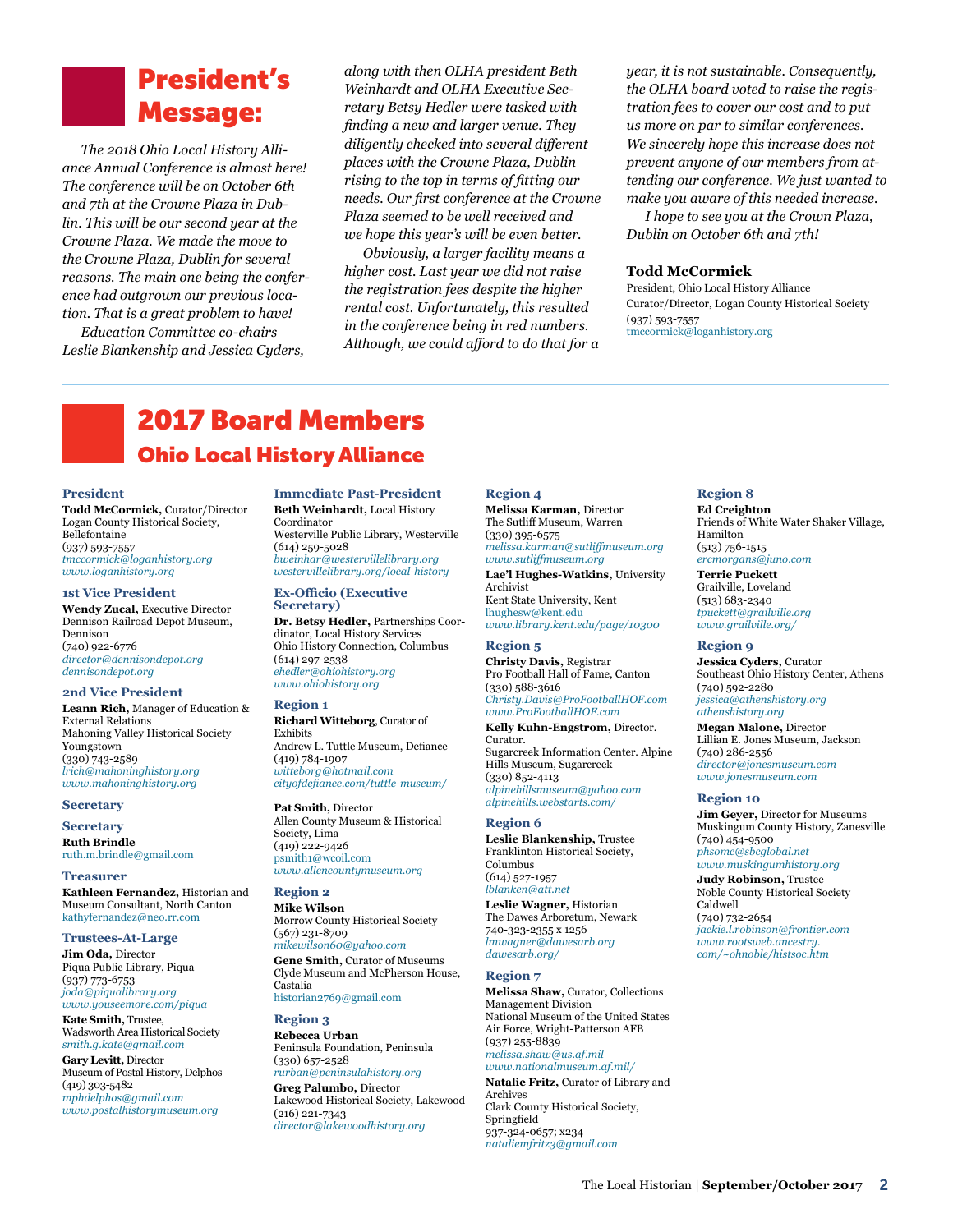ing and interviewing, as well as insights from three real-life museum employers on what they expect from job applicants. This topic was one of your survey suggestions, and it was also a goal lifted from our 2016-2021 OLHA Strategic Plan.

This plan is the compass guiding us as we conjure up conference sessions. Another goal from the 5-year plan is to offer conference topics on best practices of public history professionalism that may appeal to small and all-volunteer history organizations. These sessions include upgrading technological skills, techniques for engaging communities, and learning how to publicly advocate the importance of preservation and local history with governmental officials.

The following list includes some of your survey suggestions and the sessions we matched to them:

• **Challenges of maintaining older historic properties** (See "Historic Buildings as Artifacts")

• **Combining history with science** (See "The Highland County Gist Settlement: Public Archaeology, Manumission and a 19th Century African-American Community" and "Minerals, Meteorites, Mastodons, and Dinosaurs")

• **Researching and evaluating museum attendees and audiences** (See "Becoming a Museum Detective: An Introduction to Visitor Research Best Practices")

• **Oral history projects** (See "Sharing Our Stories: An Introduction to Oral History" and "Leveraging Libraries and Student Veterans" from SOA)

• **Expertise in collection care** (See "Exhibit Case Nuts and Bolts," "AAM's Collections Care White Paper: What it Means for Your Museum," and "Collections Conundrums: Unclaimed Loans, Doorstep Donations, and FICs")

• **Programs that engage children and young families** (See "Mobilizing Community Resources to Bring Schools to Your Museum," "Incorporating Kids into Your Programming to Bring Adults into Your Museum," and "Practical Tips for Creating a Local History Program for 3rd Grade")

• **Museum store ideas** (See "Minerals, Meteorites, Mastodons, and Dinosaurs")

• **Inventive ideas for revenue generation**  (See "Marketing in the 21st Century," and "Minerals, Meteorites, Mastodons, and Dinosaurs")

• **Local associations' outreach programs: how they engage their community and include diversity, social issues** (See "The Making of a Historical Film," "Using Ohio's African-American World War I Experience as a Teaching Tool in Your Community," "Why Save Poindexter Village as a Museum and Cultural Learning Center?" and "Documenting our Doughboys")

• **Professional development opportunities to grow skills and capacity** (See "Stepping into StEPs")

Please keep your topic suggestions coming! We'll be watching for your comments in this year's post-conference online survey. Share a session idea you might have by downloading the 2018 Annual Conference Session Proposal Form available online at [www.ohiolha.org](http://www.ohiolha.org) in October, or pick one up at the Annual Meeting. Submit (by email, fax, or mail) to the Ohio History Connection, Local History Office [ehedler@](mailto:ehedler@ohiohistory.org) [ohiohistory.org](mailto:ehedler@ohiohistory.org) by the middle of February 2018.

# Reception

### Friday, October 6, 6:00 pm

Join your friends and colleagues in a reserved area in the Metro Grill at the Crown Plaza for a variety of hot and cold appetizers, along with a cash bar. \$30 per person. Registration is limited to 60 people.

# Tour of Fletcher Coffman House

5:30-7:30 pm Something new this vear! The Dublin Historical Society has cordially invited OLHA conference attendees to tour their Fletcher Coffman House, a Civil War era brick homestead, furnished with



original Coffman Family furniture. It is located next to the Dublin Municipal Building (City Hall), 5200 Emerald Parkway. Parking is available in the Municipal Building parking lot or adjacent spaces for Coffman Park. No fee. Donations appreciated.  $\Box$ 

# Annual Conference at a Glance

WHAT: History Matters! the Ohio Local History Alliance Annual Meeting & Conference in Partnership with the Society of Ohio Archivists

WHEN: Friday, October 6 and Saturday, October 6, 2017. (Pre-Conference Session Thursday, 1:00-5:00, October 5.)

WHERE: Crowne Plaza Columbus-Dublin, 600 Metro Place North, Dublin, Ohio (614.764.2200) Call and ask for the OLHA 2017 Annual Meeting, or register online using this link [bit.ly/2rodeft](http://bit.ly/2rodeft) to receive the discounted conference rate of \$99.00 per night. Book your room by September 20.

MORE INFORMATION: Visit *[www.ohiolha.org/](http://www.ohiolha.org/alliance-annual-meeting) [alliance](http://www.ohiolha.org/alliance-annual-meeting)-annual-meeting* to download the full conference brochure.

REGISTER: Visit [www.ohiohistorystore.com/events/](http://www.ohiohistorystore.com/events/am2017.aspx) [am2017.aspx](http://www.ohiohistorystore.com/events/am2017.aspx) to register online or send in the registration form available in the brochure (link above). Pre-registration closes September 22.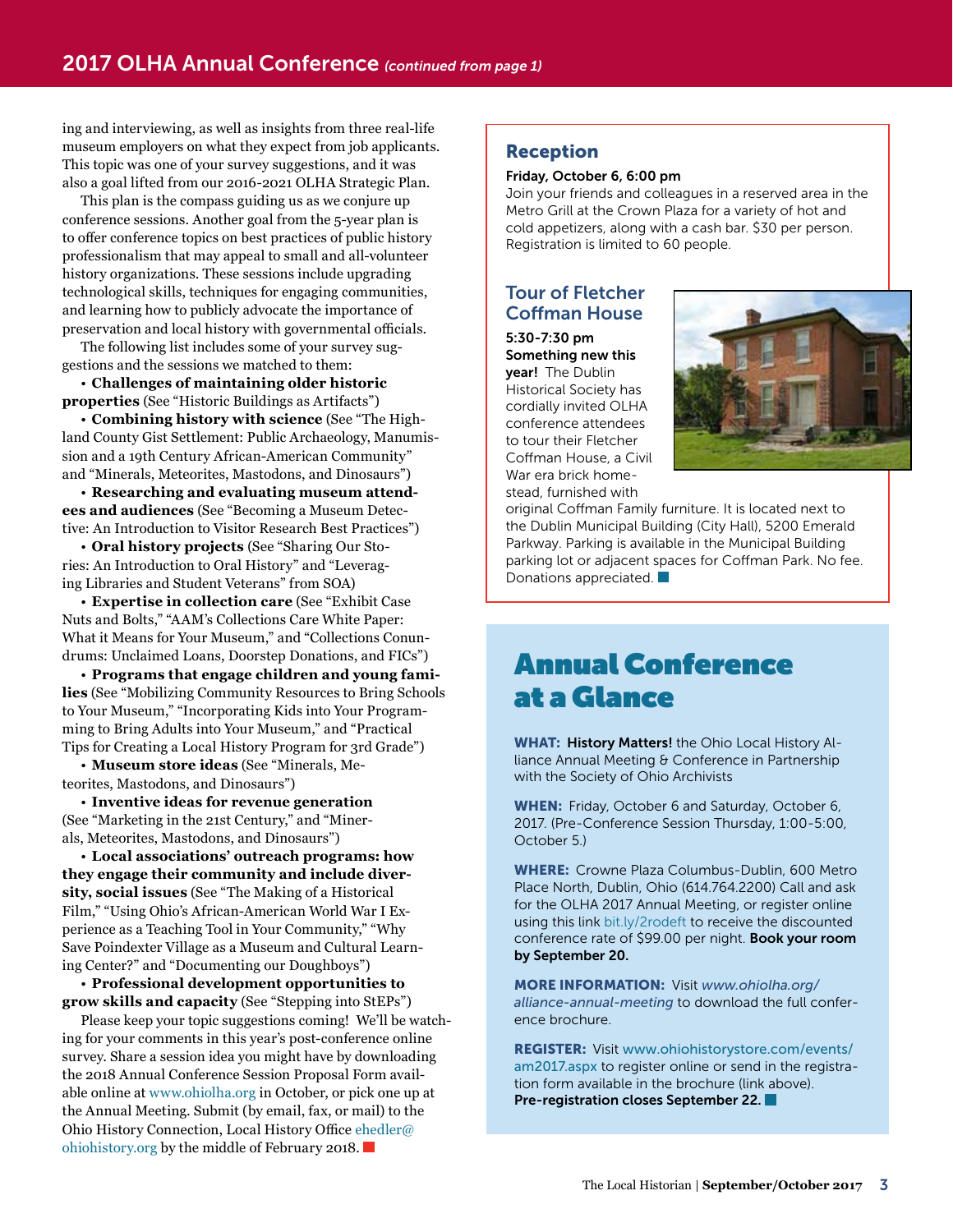# **Public Speaking for Public Historians**

*By Melissa Shaw, Region 7 Representative and Curator, Collections Management Division, National Museum of the United States Air Force* 

*Jason Swiatkowski, Museum Education Coordinator, Armstrong Air & Space Museum, speaks at the 2016 Annual Meeting*



t work, public speaking might not be a major job duty, but it is something everyone is called upon to do from time to time. Staff meetings, introducing yourself to new board members, and answering visitor questions on your but it is something everyone is called upon to do from time to time. Staff meetings, introducing yourself to new board members, and answering visitor questions normally in the background to shine. Effective public speaking is a great way to get others to share your and your organization's values. As a member of your organization, it is your responsibility to make public interactions interesting and informative.

The internet is full of tips and tricks to be a better public speaker, but speaking is a skill that is best honed by practicing with other people. Here are three simple and low stress ways to become a more effective public speaker:

**1. Go old school:** *Enroll in a public speaking class at a local community college. These courses offer an opportunity to learn or relearn the fundamentals of speech writing and presentation. They often include techniques to lessen speaker anxiety and how to effectively use PowerPoint or other visual* 

*aids. Many classes are designed so that students present planned speeches, as well as receive peer and instructor feedback on effectiveness in a non-threatening environment, all with the goal of providing the basic principles needed for effective speaking.*

- **2. Act out:** *Many local theaters and playhouses have improvisational, or "improv," workshops and classes. Improvisational theater really started to take off in the 1990s and has helped participants with communication in a less-rigid environment than a traditional classroom setting. It is a form of performance in which the plot, characters, and dialogue are made up on the spot. Improv emphasize teamwork, active listening, and spatial awareness for the actors involved. There are many types of improv for all preferences and skill levels.*
- **3. A toast!:** *Toastmasters International is an organization whose goal is to make you a better communicator and leader. This organization, founded in 1924, has over 15,000 members in 142 countries. There are many local Toastmaster clubs throughout Ohio. Each club has scheduled member-led meetings in which members take turns presenting speeches. Club membership is open to all people ages 18 and above, but you do not have to be a member to attend most meeting.*

On top of practicing your public speaking, all three of these options provide networking opportunities for you to communicate the mission and ideals of your organization to new audiences. Each offers a different approach for you to become a stronger communicator and each a new audience.

Dale Carnegie has said, "A book may give you excellent suggestions on how best to conduct yourself in the water, but sooner or later you must get wet…" Public speaking is a skill that one must perform regularly to improve. By being a strong public speaker you will help your organization and yourself better engage with your community.

# New Ohio Battleflag License Plates Now Available

by Todd Kleismit, Director of Community & Government Relations, Ohio History Connection



A new Ohio Battleflag license plate became available to the public on August 22. The image depicts a U.S. flag and Ohio burgee on a flag

pole. "In God We Trust" is written on the bottom. The new organizational license plate costs \$25 additional to the normal vehicle registration costs with \$15 of that being directed to the Ohio History Connection for the care and maintenance of the state's battle flag collection.

The idea and the design for the new Ohio Battleflag came from Ohio Speaker of the House Cliff Rosenberger (R-Clarksville) in 2016. The new license plate gives history lovers a new option. The "Ohio History" (mastodon) license plates, introduced in 2014, generate contributions to the Ohio History Fund.

To order the new Ohio Battleflag plates, visit online at [www.ohiobmv.](http://www.ohiobmv.gov) [gov.](http://www.ohiobmv.gov) Select organizational plates and then choose "Ohio Battleflag."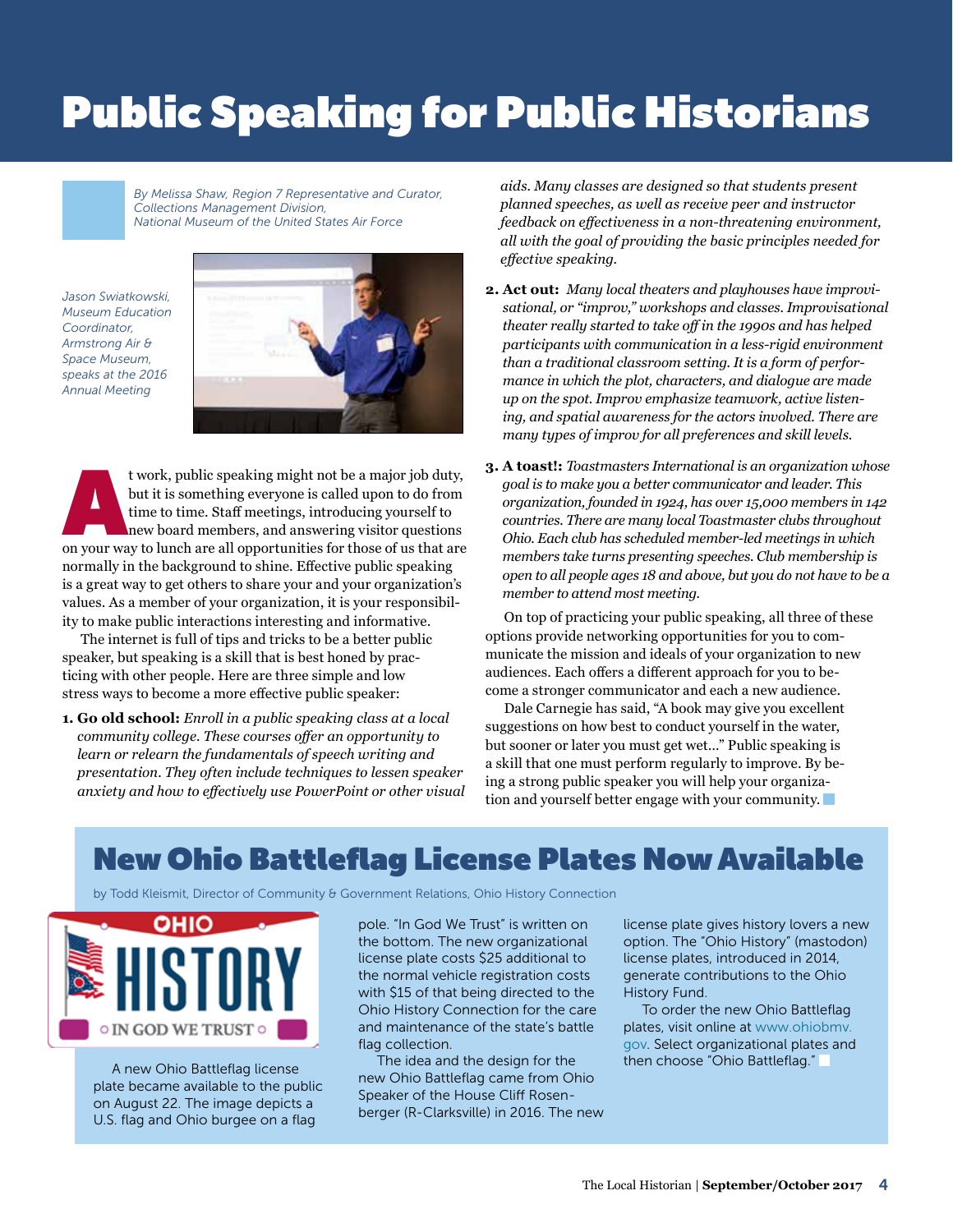Andy Verhoff, Ohio History Fund Grant Coordinator, Local History Services, Ohio History Connection

*Members of the Ohio Local History Alliance are very successful at winning grants from the Ohio History Fund, the Ohio History Connection's competitive matching grant program for history projects.*

*As of August 2017, 26 Alliance members have netted more than \$250,000 in History Fund grants, almost half of those made since the program began in 2012. To showcase the good that Alliance members do with History Fund grants,* The Local Historian *presents a new semi-regular feature, "Funding Brighter Futures: Local History + the History Fund." The content is excerpted from History Fund grantees' final project reports and follow-up interviews.* 

*We hope these stories inspire with ideas to tackle your own projects; or possibly to apply for a History Fund grant. For more information about the History Fund, including an application, eligibility requirements, and deadlines, visit* [www.ohiohistory.](http://www.ohiohistory.org/historyfund) [org/historyfund](http://www.ohiohistory.org/historyfund) *or contact program coordinator, Andy Verhoff, 614-297- 2341,* [averhoff@ohiohistory.org](mailto:averhoff@ohiohistory.org)

*We also hope these stories inspire you to give. As* The Local Historian *will proclaim next tax season, 100% of the money for History Fund grants is voluntarily given. It comes from donations of state income tax refunds, the sales of Ohio History "mastodon" license plates, and direct contributions to the Ohio History Connection for the History Fund. The more the History Fund receives in donations, the more it grants back to organizations like yours – maybe yours, if you apply!*

## HISTORY FUND GRANT RECIPIENT:

# Fayette County Historical Society



*The Morris Sharp House / Fayette County Museum. Photo courtesy the Fayette County Historical Society*

#### Project title:

**2015 Climate Control Project**  *(repairs to museum's windows)*

#### Category:

#### **Bricks & Mortar**

#### Award:

# **\$14,000**

### Amount requested:

**\$14,400** 

*(partial grant made to accommodate funding for other projects)*

### Grant year: **2014-2015**

Alliance member since:

#### **1995**

Year added to National Register

of Historic Places:

*(requirement for Bricks & Mortar project only):*

# What did the project accomplish?

The mission of the Fayette County Historical Society in Washington Courthouse is to collect, preserve and interpret the history of the county. The "2015 Climate Control Project" enabled the society to better protect the artifacts in its care by repairing windows in its c. 1875 Morris Sharp House - aka, the Fayette County Museum. Repair to the windows enables the organization to better control the building's inside climate and secure it against the weather.

The project was the last phase of a three-year effort to repair the museum's 43 windows. The society's board undertook the project in response to a Local History Service's Needs Assessment in July 2013. The assessment's primary recommendation was *(continued on page 6)*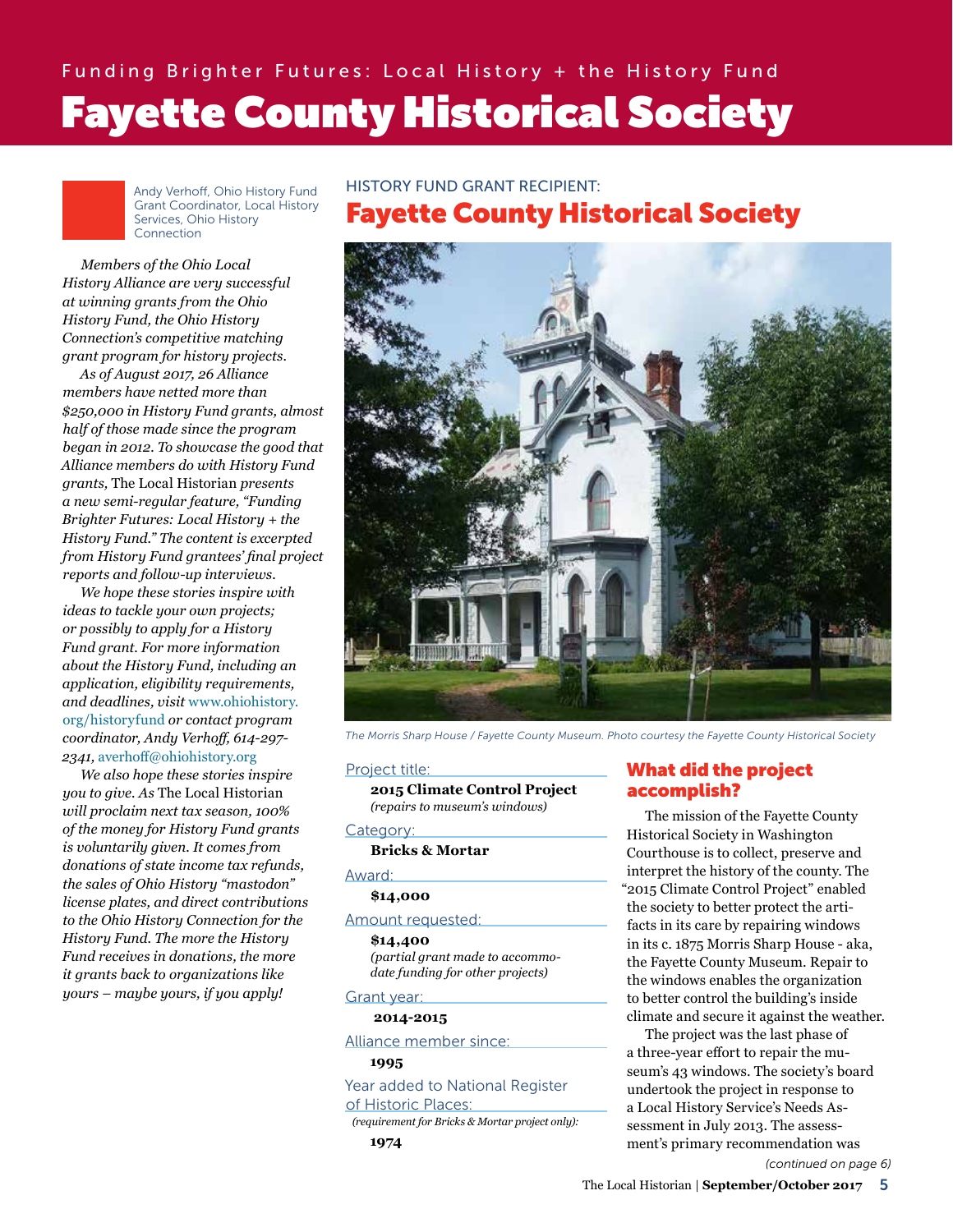

*Before*



#### *After*

*Before and after shots of History Fundsupported window repairs to the Morris Sharp House / Fayette County Museum. Photos courtesy the Fayette County Historical Society* to improve the interior climate of the house, to better preserve the society's collections and make the house more comfortable to work in and visit.

# Who benefits from the project?

The Fayette County Museum serves the citizens of Fayette County, but also preserves local aspects of state and national history - including Morris Sharp House itself and the collections inside. As of 2015, the Fayette County Museum welcome more than two thousand Fayette Countians and in excess of one hundred out-of-county, and approximately thirty out-of-state visitors.

In addition to the citizens of this largely rural county, area contractor Legacy Restoration and Construction benefitted from the project when it won the bid to repair the windows. The project, albeit in a small way, benefited the local economy.

The board benefited, too. The window repair project has created excitement within the community about the museum. The project was also a launching point for more projects. After the FCHS finished the windows, funding from local supporters enabled the organization to repair the house's four doors, included two that were non-functional "for years," according to society treasurer, Bob Russell. The door project concluded the spring of 2017. With airtight windows, made possible in part by a grant from the History Fund, and airtight doors, thanks to local donors, the museum's heating bill have dropped.

The success of window project propelled the society to apply for a state capital budget appropriation in 2016 to install central air conditioning. The society received an appropriation of \$25,000 - a smaller amount compared to others in the hundreds of thousands of dollars, but one that made a huge difference to the museum! Ohio Facilities Construction Commission (OFCC) administered the appropriation. Because the house is on the National Register, the OFCC required Ohio State Historic Preservation Office (SHPO) to approve the work to insure it would maintain the historic appearance of the house. (The



*Big checks lead to bigger projects! At Statehood Day 2015, shown L to R: Mark Sundlov and Stacia Kuceyeski of the Outreach Division of the Ohio History Connection, Fayette County Historical Society Treasurer Bob Russell, and Ohio History Connection board president Glenda S. Greenwood*

SHPO also reviews projects that receive Bricks & Mortar grants from the History Fund). The A/C project concluded in July 2017. The society is now able to maintain steady temperature and relative humidity levels in the museum year 'round to ensure the preservation of the collections entrusted to the society, and the comfort volunteers and visitors.

As necessary as building upkeep is, the Fayette County Historical Society sees a more significant benefit from these efforts: the community sees that the historical society is a moving ahead and that it's worthy of support. Treasurer Russell noted that "the A/C project just ended in July [2017], so it's too early to see an increase in visitation yet." He continued by noting that what the society has seen is increase in volunteer hours because the house "is more comfortable to work in."

Local History Services' Needs Assessments don't always result in History Fund grants, and History Fund grant don't always lead to state capital appropriations for museum building construction projects. But in the case of the all-volunteer Fayette County Historical Society, it did. The society's next big goal is to repaint the museum. If you're in Washington Court House, stop by the Fayette County Museum to see their repaired windows and feel the cool air inside – as well as it collections of the county's history: [www.fayette-co-oh.com/museum.](http://www.fayette-co-oh.com/museum.html) [html.](http://www.fayette-co-oh.com/museum.html) "Like" them on Facebook at [www.](https://www.facebook.com/Fayettecountymuseum) [facebook.com/Fayettecountymuseum/](https://www.facebook.com/Fayettecountymuseum)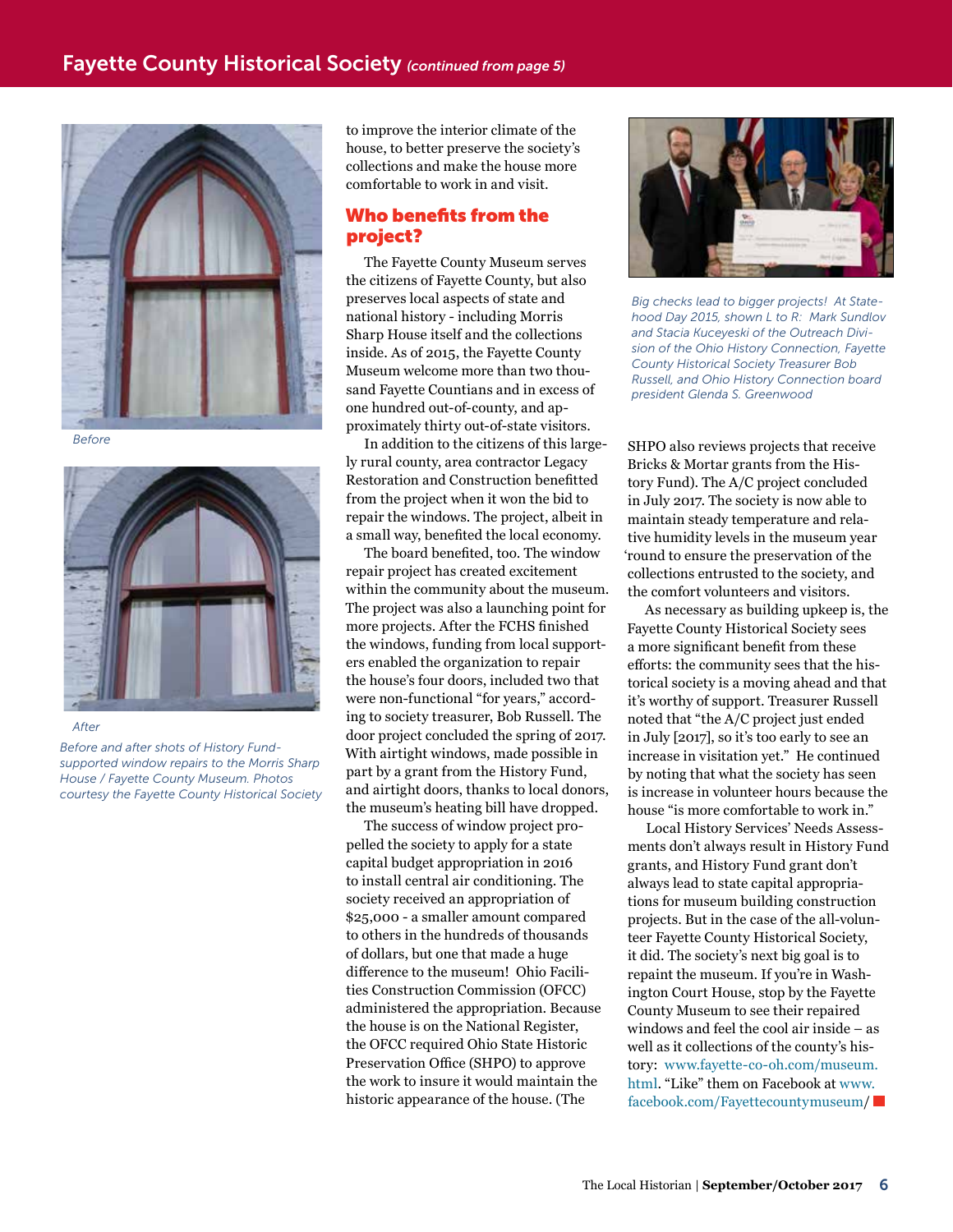# BOOK REVIEW:

# Joan Garry's Guide to Nonprofit Leadership: **Because Nonprofits Are Messy**

#### by Mary Manning, Nonprofit Consultant, Cleveland



oan Garry is a prominent nonprofit consultant, known to many through the internet as a prolific blogger and giver of ad-



vice. In *Joan Garry's Guide to Nonprofit Leadership,* she reframes this advice as straightforward lists of do's and don'ts geared toward Board leaders and high-level nonprofit staff. This book is not geared strictly toward museum

workers; but for museums or historical organizations that have staff or are thinking of making the leap to hire staff, Garry's advice and her framing of necessary questions may prove very helpful.

Garry's background plays a key role in her success. She began her career in the for-profit sector working for MTV and then Showtime, and she transitioned into nonprofit work in 1997, when she was hired to become the Executive Director of GLAAD (at that time, the Gay and Lesbian Alliance Against Defamation, and now simply GLAAD). Garry is frank about the state of the organization she came into she says, "It was actually large by reputation but 'large' was not the first word that came to mind when I saw that we had only \$360 in the bank." Thus, Garry's expertise was gained the hard way by

managing an organization out of the red, into the black, and also into maintaining a roster of committed donors and support networks. *Joan Garry's Guide to Nonprofit Leadership*, she says, represents her effort to write the book she wished she'd had when she stepped into that job and realized the challenges ahead.

This book covers topics ranging from leadership attributes for the best Executive Directors and Board Chairs to how to build a good Board to how to manage paid and unpaid staff. Many readers will find the chapters on storytelling and fundraising to be most valuable; Garry gives advice for how to tell the best, most convincing story about your organization and explains why that can lead to better community support. For those of us who feel very close to our museums or have trouble articulating why history is so important, her advice may provide a means of prioritizing thoughts to turn them into actions. She suggests what to include in annual evaluations of Board members and staff, but also encourages an annual evaluation of the organization itself. In this, her suggestions readily line up with programs like AASLH's StEPs (Standards and Excellence Program), which rewards frequent check-ups on mission, interpretative goals, planning, and other topics with higher certificate levels. This book could serve as a good resource for those facing personnel or organizational challenges for the first time—she gives suggestions for planning leadership transitions effectively and preparing public relations strategies for crisis situations.

Organizations that are already struggling may find *Joan Garry's Guide to Nonprofit Leadership* too confrontational. Often it seems that she believes the best way is her way, tested and true, and any other way can only lead to a messier situation. Her confidence can be off-putting. For example, she suggests that planning may be easier in the summer when many nonprofits have quieter schedules and less structured programs, but any museum staff member or volunteer would find that statement patently untrue. Because of the measures and planning she suggests, nonprofits with paid staff who can devote time to solving problems would likely find her advice more helpful than all-volunteer organizations who struggle to find members, money, and time, even if these all-volunteer organizations need her advice the most.

Ultimately, this book can provide as many answers as an organization needs, or at least the strength to continue trying to find them. Garry writes: "it is my fondest hope that this book offered you both philosophical and tactical takeaways that enable you to feel less alone and more effective" (210). This statement is likely also the clearest evaluation of the book it's worth a read, but is ultimately worth only as much as the reader is able to take away and apply to their organization.

*Garry, Joan. Joan Garry's Guide to Nonprofit Leadership: Because Nonprofits Are Messy. Hoboken, NJ: John Wiley & Sons, Inc., 2017.*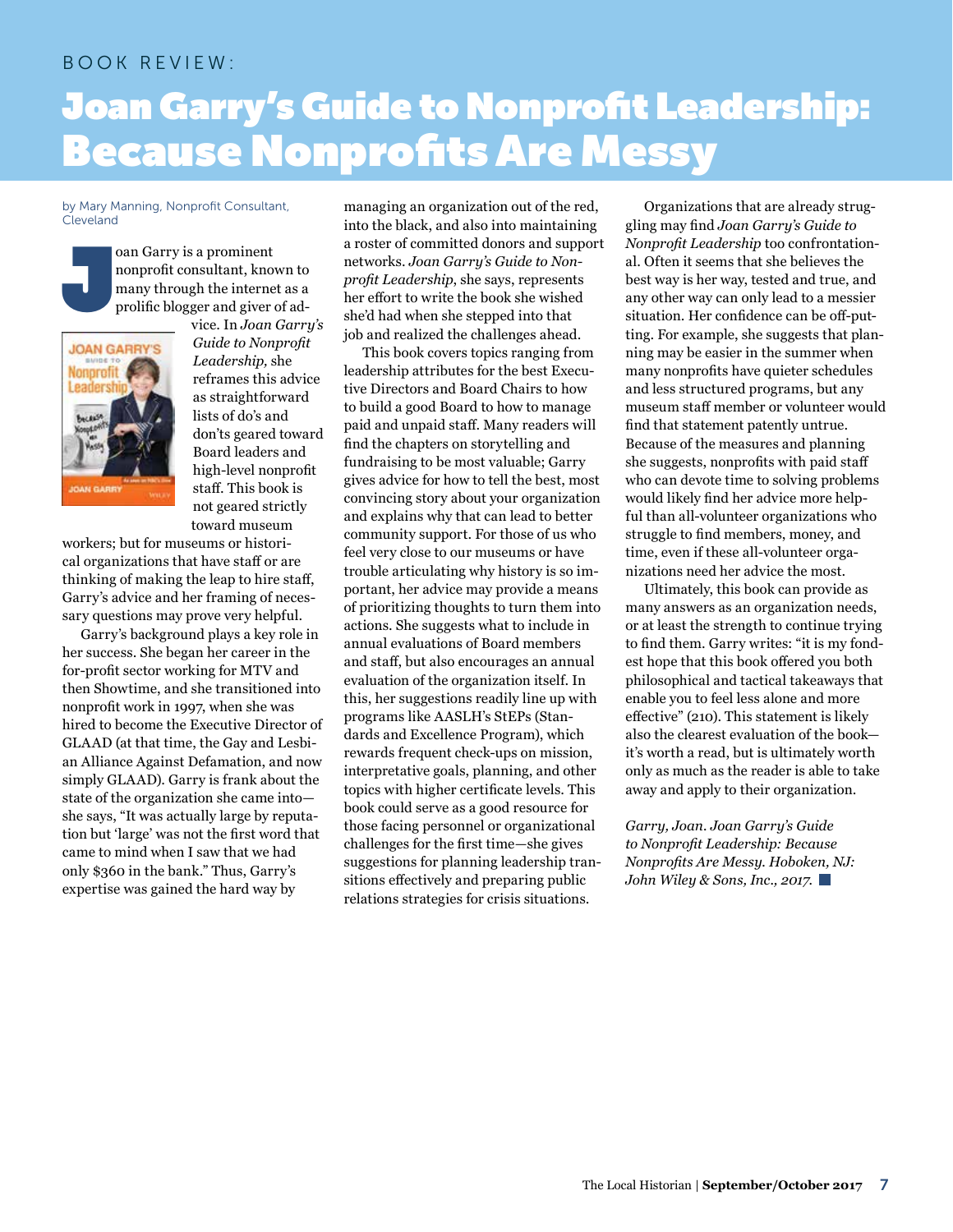# Ohio Museum's Association Conference Call for Session Proposals

# Submission Deadline October 13

In an ever-changing landscape of new technology, new concepts and new experiences, there is a choice: ask big questions and generate extraordinary ideas – or risk becoming obsolete.

Across Ohio, museums are tackling the ideas and questions that reshape the way we function, change the way we think and communicate, and impact how we grow and serve both our mission and our communities.

This year's host city knows a thing or two about making new ideas take flight. Join us in Dayton, April 15 and 16 as we explore these topics and more at the 2018 Ohio Museums Association's Annual Conference – Dayton.

OMA is looking for innovative and engaging sessions that will create an interactive experience for our conference attendees.

## Send in a proposal for a session that you would like to attend!

Submit your session proposal now for the 2018 annual conference of the Ohio Museums Association as we explore best practices and innovative ideas in Ohio museums. We're seeking session proposals that will foster dynamic conversations around:

- *Telling your museum's stories in unique ways – Integrating innovative programs, partnerships and interpretation to stay relevant to both new audiences and existing ones.*
- *Museums and workforce development – From early education to adult workforce readiness, how are museums filling this vital community role?*



- *Fiscal responsibility, sustainability, and keeping true to your mission – How can museums remain sustainable, both financially and environmentally, while continuing to serve as trusted cultural stewards?*
- *The role of museums in community inclusion – How museums can better reflect our diverse communities in how we serve our audiences, and for those seeking museum careers.*
- *Un-success stories Lessons learned, and how to bounce back from a less-than-successful venture.*

Visit [www.ohiomuseums.](http://www.ohiomuseums.org/2018Conference) [org](http://www.ohiomuseums.org/2018Conference)/2018Conference to download a proposal form.

Proposals can be submitted to [oma@](mailto:oma@ohiohistory.org) [ohiohistory.org](mailto:oma@ohiohistory.org); or sent through US Post to:

### Ohio Museums Association 800 E. 17th Ave. Columbus, OH 43211

*For more information, visit [www.ohiomuseums.](http://www.ohiomuseums.org/2018Conference) [org](http://www.ohiomuseums.org/2018Conference)/2018Conference. OMA reserves the right to evaluate all proposals and to schedule those that accomplish the goal of a balanced program. Submission deadline is October 13, 2017.*

# Heritage Ohio 2017 Conference

*The 2017 Heritage Ohio Annual Preservation and Revitalization Conference will be held in downtown Columbus, October 16-18, at the Sheraton Columbus Hotel at Capitol Square.*

# Agenda

We have brought together the leaders of preservation and revitalization to provide you with an exciting and educational set of sessions. We are bringing back our popular School of Architecture, as well as sessions discussing the impact of autonomous vehicles, retail design and recruitment, the newly created Downtown Revitalization Districts and how to use them in your community, and a complete Main Street 101 Series, among many more.

We are once again providing special sessions with the state historic preservation office, covering topics like civil rights and the National Register, GIS mapping, and state and federal historic preservation tax credits.

AIA Continuing Education Credits are currently awaiting approval. Check back soon to see which sessions will have credits assigned to them.

# Keynote Speakers

Robert Stanton, member of the Advisory Council on Historic Preservation (ACHP) and former director of the National Park Service will be our keynote speaker at our Wednesday Luncheon.

Kate Wagner, of the wildly popular architectural blog McMansion Hell, will be speaking on the evening of October 17th at the Ohio Statehouse Atrium. Proceeds from this event will benefit the Save Ohio's Treasures Fund. Tickets will go on sale soon.

For more information, visit Heritage Ohio's website at [www.heritageohio.](http://www.heritageohio.org/2017) [org/2017](http://www.heritageohio.org/2017)-annual-conference/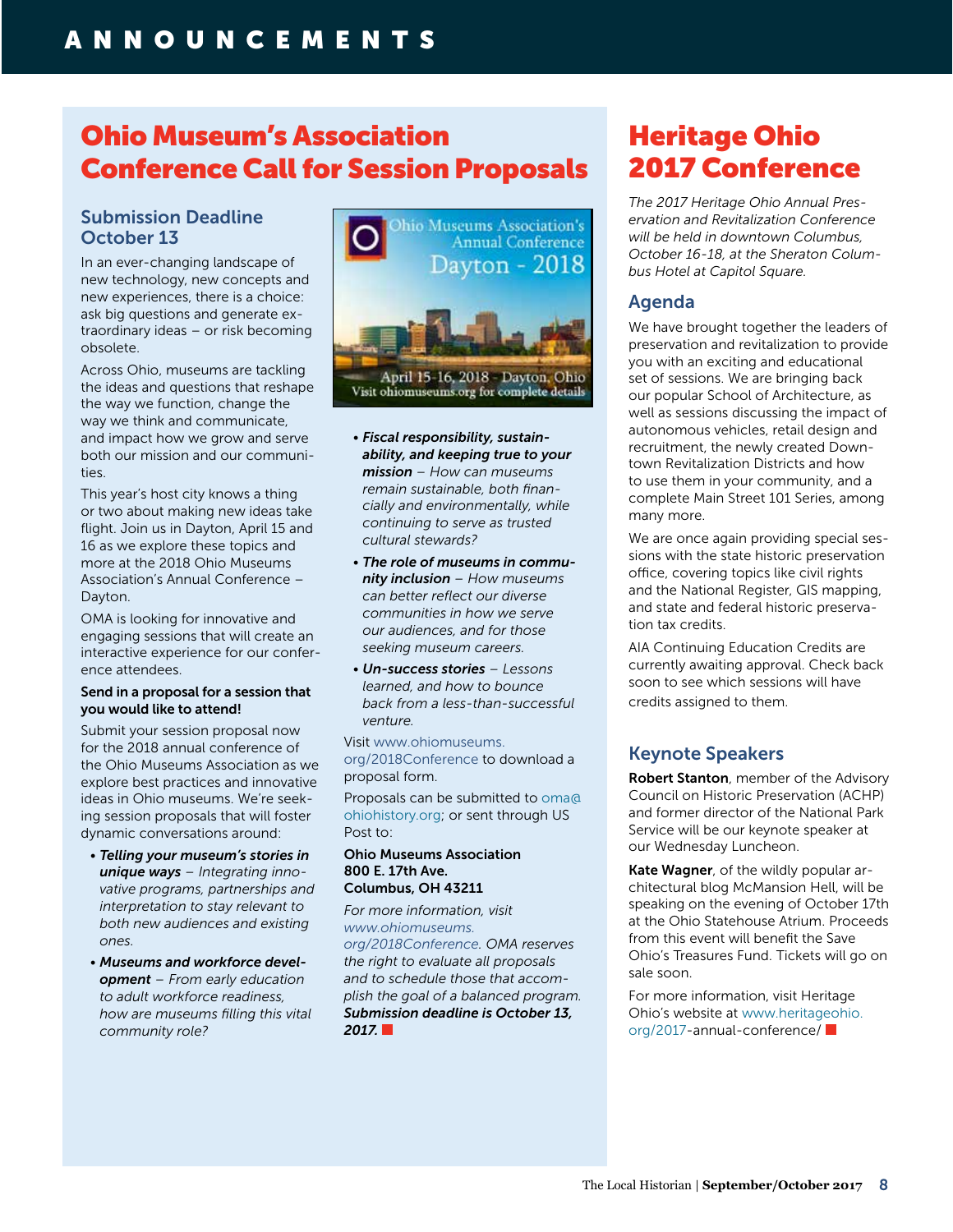# Get Ready to Speak Up For Ohio Museums on October 2!

Let's all speak up on Monday, October 2, during OMA's 6th Annual Speak Up For Ohio Museums Day!

Speak Up For Ohio Museums! Day on October 2 is the perfect time to

spread the word about the importance of your museum and museums across the state – to your members, community, and elected officials – and encourage them to Speak Up about the crucial role of museums in our communities.

This Speak Up For Ohio Museums Day, OMA encourages Ohio institutions to explore the many advocacy resources available on the OMA Advocacy page. Learn more at [www.](http://www.ohiomuseums.org) [ohiomuseums.org.](http://www.ohiomuseums.org)

This year for Speak Up for Ohio Museums Day, the Ohio Museums Association is once again assembling a photo story to share with our elected officials, colleagues and friends, highlighting the importance of the vibrant and diverse museums that call Ohio home.

#SpeakUpOhio

**Speak Up For Ohio Museums Day** 

**October 2, 2017** 

oin the conversation!

Sharing your museum's story is easy:

- Send OMA a high resolution photo that you feel demonstrates why your museum matters. You can send photos to [oma@ohiohistory.org,](mailto:oma@ohiohistory.org) with the subject line: OMA Photo Story
- In your email, please include the exact wording you want to use in crediting your institution, along with a brief (140 characters or less) description of how you believe museums impact the community.

#### *The deadline to submit photos is September 15, 2017.*

Learn more at www.ohiomuseums.org

# ICA's Annual Subsidized Survey



*2017 Subsidized Survey at Mahoning Valley Historical Society*

*As part of our ongoing public service, each year ICA selects one collecting institution to receive a free, 2-day collection survey.* 

**OMA's Sixth Annual** 

The goal of the program is to help the recipient institution identify its preservation needs and plan future conservation and stewardship initiatives. The information gained through the assessment helps the institution prioritize objectives and potentially raise funds to address those preservation needs.

Any non-profit organization with a public collection, which can demonstrate a commitment to preservation and collections care is eligible to apply for this survey. Recent winners include The Benjamin Franklin Wirt Collection at the Mahoning Valley Historical Society (Youngstown), Dixon Gallery & Gardens (Memphis), Indiana University of Penn-

sylvania Museum, The Butler Institute of American Art (Youngstown), and Huntington Museum of Art (West Virginia).

ICA will offer one collection survey focusing on a select group of artifacts within an institution. An ICA conservator will visit the recipient institution to examine the objects on-site for up to two days. Written condition reports and treatment recommendations will be provided after the visit. The selected institution only pays travel and accommodation expenses associated with the on-site survey.

The subsidized survey application and instructions for submission are available under the Education tab on ICA's website at [www.ica-artconservation.](http://www.ica-artconservation.org/education/subsidized-survey/) [org/education/subsidized-](http://www.ica-artconservation.org/education/subsidized-survey/)survey/

*Registration Deadline: Friday, September 29, 2017.*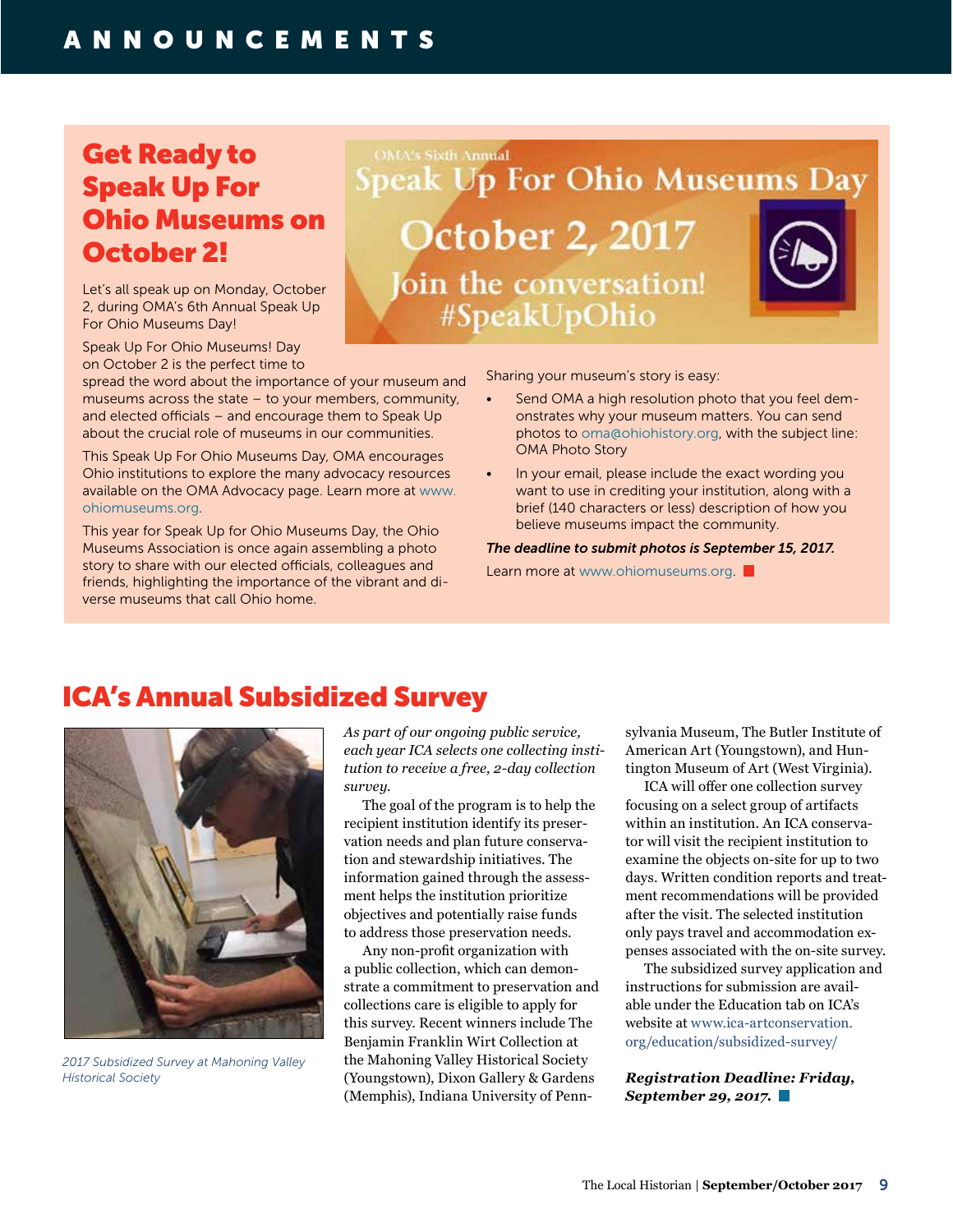# AASLH Upcoming Online Courses

# Online Course: Project Management for History Professionals

### *October 16 - November 10, \$350 - \$425*

Do you often juggle several projects, trying to keep each one focused and on track? Project management provides valuable training that will help you organize, manage, and successfully complete projects. This online course shows you how to implement internationally recognized project management principles in a history context. Details: Format: Online Course Dates: October 16 - November 10, 2017 Cost: \$350 AASLH members/\$425 nonmembers. The course is taught by Steven Hoskins, Ph.D., author of AAS-LH's Technical Leaflet (#260) "Calculating Risk: A Guide to Project Management for History Professionals."

# Online Course: Basics of Archives

# *November 15 - December 15, \$85 - \$160*

The newly revised Basics of Archives online course is designed to give organizations and individuals who are responsible for the care of historical records an introduction to the core aspects of managing and protecting historical records collections, using appropriate principles and best practices. Register Details: November 15-December 15, 2017 15-20 hours to be completed anytime during the above dates. Cost: \$85 members/\$160 nonmembers. Course taught by Charles Arp, Enterprise Content Manager-IT at the Battelle Memorial Institute. Previously, he worked for the Ohio History Connection for thirteen years, ultimately becoming Ohio's State Archivist.

**For more information and to register for either of these courses, go to [learn.aaslh.org/calendar/category/](http://learn.aaslh.org/calendar/category/online) [online](http://learn.aaslh.org/calendar/category/online)-course/** 

# AASLH Upcoming Webinars

# Interpreting Agriculture at Museums and Historic Sites

# *September 26, Free*

*Interpreting Agriculture at Museums and Historic Sites* (Rowman & Littlefield, 2017) encourages us to put an "H" (the humanities, not just history) into a STEM (science, technology, engineering and mathematics) subject – a STEATH approach. During this webinar, Dr. Reid will summarize main points from *Interpreting Agriculture*, including an overview of different disciplinary methodology useful to interpreting agriculture (sciences, social sciences, and humanities), and then case studies of interpreting agricultural machinery using a social history and humanist approach.

# Best Practices for Developing History Internships

### *October 24, \$40 - \$65*

Creating an internship program at your historic site can not only benefit your organization, but should also benefit your interns and lets you help develop the next generation of history professionals. This webinar will give you tips and strategies for creating an internship program that both you and your interns will get something out of. We'll cover the ethics of internships, best practices for managing interns, and a look at some common challenges and possible solutions.

# Bringing the Past to the Present: Contemporary Issues at Historic Sites and Museums

### *October 25, \$40 - \$65*

Are you interested in connecting your site's history with a current issue? Or wondering how you can use your site to spark dialogue and encourage visitors to take action? Or to navigate sensitive conversations with co-workers and visitors who might be resistant to discussing contemporary topics? This interactive webinar will explore how historic sites and museums can bring contemporary issues to light at their sites. Using Eastern State Penitentiary Historic Site as a case study.

# Active Collections: How to Create a Leaner Collection for Greater Impact

### *November 7, \$40 - \$65*

Looking to explore options of what it means to steward leaner, more sustainable collections with greater impact? Join Elee Wood, Rainey Tisdale, and Trevor Jones for a lively interactive discussion of ideas and action items on innovative and possibly unconventional ideas for collections stewardship and management. Topics will include new approaches to collections development, cataloging, policy, deaccessioning. Participants will gain practical strategies and tools to shape your collection for greater impact.

# Policies and Procedures for Deaccessioning

### *November 14, \$40 - \$65*

This webinar will examine the necessary components of an effective deaccessioning policy, including options for removal, ethical considerations, broad-level legal concerns (not from a legal professional!), and general best practices. Options for dealing with items such as found-in-collections and abandoned property will also be addressed.

**For more information and to register for any of these webinars, go to [learn.aaslh.org/calendar/category/](http://learn.aaslh.org/calendar/category/webinar) [webinar](http://learn.aaslh.org/calendar/category/webinar)/**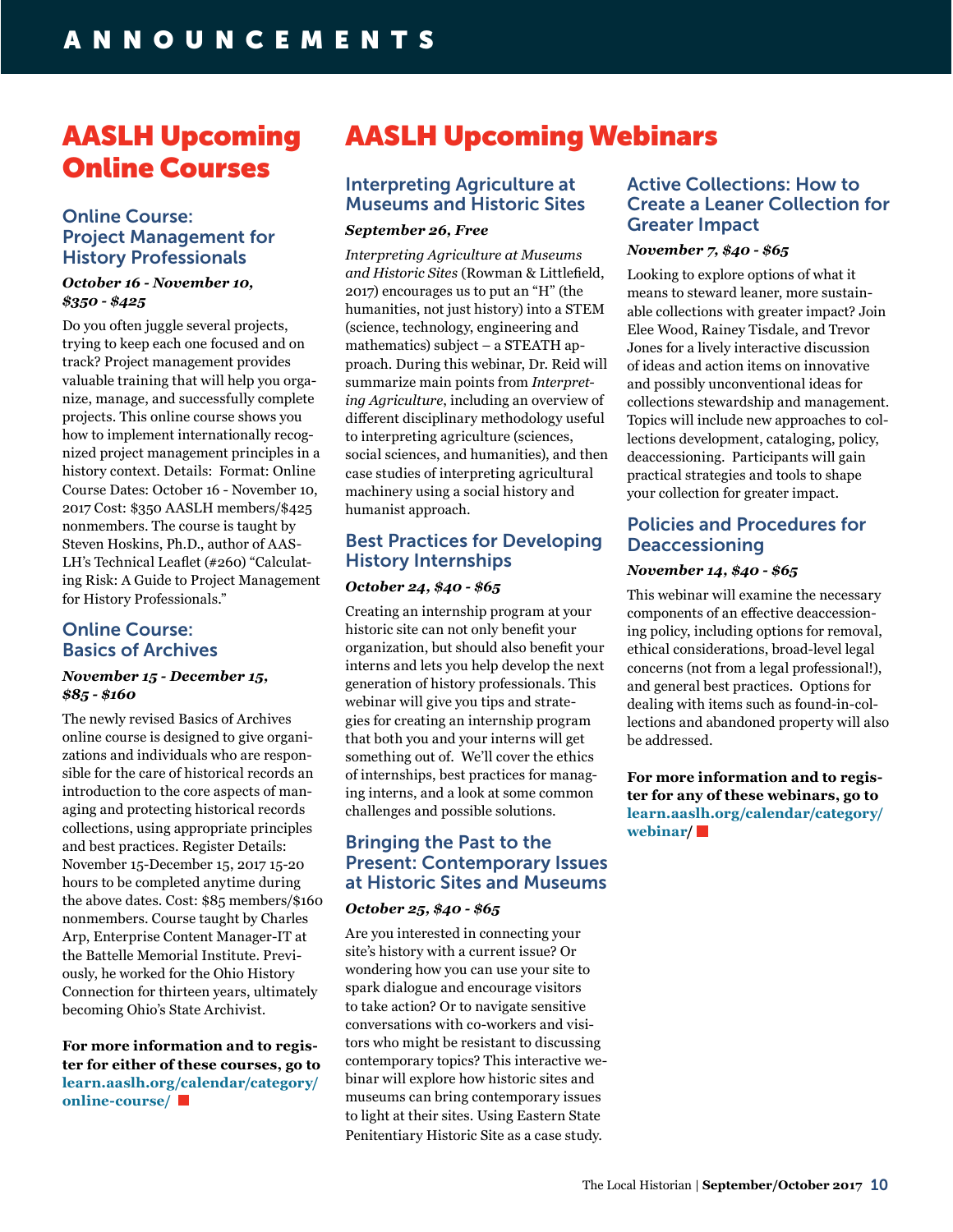#### Joined between June 13 and August 10, 2017

# Welcome New Members

INDIVIDUALS Janet L. Heywood, Cincinnati

#### ORGANIZATIONS

Daughters of the American Revolution, Miamisburg OHARNG Historical Collections, Columbus

# Thank You Renewing Members

#### INDIVIDUALS

Brittany Stiles, Pickerington

#### ORGANIZATIONS

103rd OVI Memorial Foundation, Sheffield Lake

Amherst Historical Society, Amherst

Anti-Saloon League Museum, **Westerville** 

Bellevue Public Library, Bellevue Berlin Center Historical Society, Berlin Center

Columbus Jewish Historical Society, Columbus

Cuyahoga Falls Historical Society, Cuyahoga Falls

The Dawes Arboretum, Newark Dover Historical Society, Dover

Fostoria Area Historical Society & Museum, Fostoria

George Rogers Clark Heritage Association, Springfield

Greenfield Historical Society, Greenfield Hiram Historical Society, Hiram Holmes County Historical Society, Millersburg Maumee Valley Historical Society, Maumee Ohio Genealogical Society, Bellville Toledo Lucas County Public Library, Toledo Trotwood-Madison Historical Society, Trotwood Ukrainian Museum-Archives Inc., Cleveland

Upper Arlington Historical Society, Columbus Vermilion Area Archival Society,

Inc., Vermilion

# People in the News

# Marion County Historical Society

The Marion County Historical Society announces the hiring of Brandi Wilson as Director effective July 1. She is taking the place of Gale Martin who retired after 13 years at MCHS. Brandi has been with MCHS for over a year, most recently as the Associate Director. Prior to joining MCHS, Brandi worked in sales and service for a mid-sized software company. She is passionate about history and aspires to continue the good works of her predecessors, to grow our volunteer base and visitors to the museum.

# Quaker Heritage Center, Wilmington College

Several weeks ago, members of the Board of Trustees and the President's Council of Wilmington College eliminated 15 positions in order to address a significant budget deficit. The decision made to reduce staff was not based upon performance, but rather upon financial considerations that made it necessary to streamline operations. One of the positions eliminated was that of Quaker Heritage Center (QHC) Director Ruth Brindle. The College is deeply grateful to Ruth for her commitment and leadership over the past decade at the Quaker Heritage Center and appreciative of her many contributions to the educational programs at Wilmington College. The Quaker Heritage Center is a vital part of the College's identity and mission, as well as a vital part of the College's educational purpose Dr. Tanya Maus, Director of the Peace Resource Center, has been appointed to take on the duties of Director of the QHC.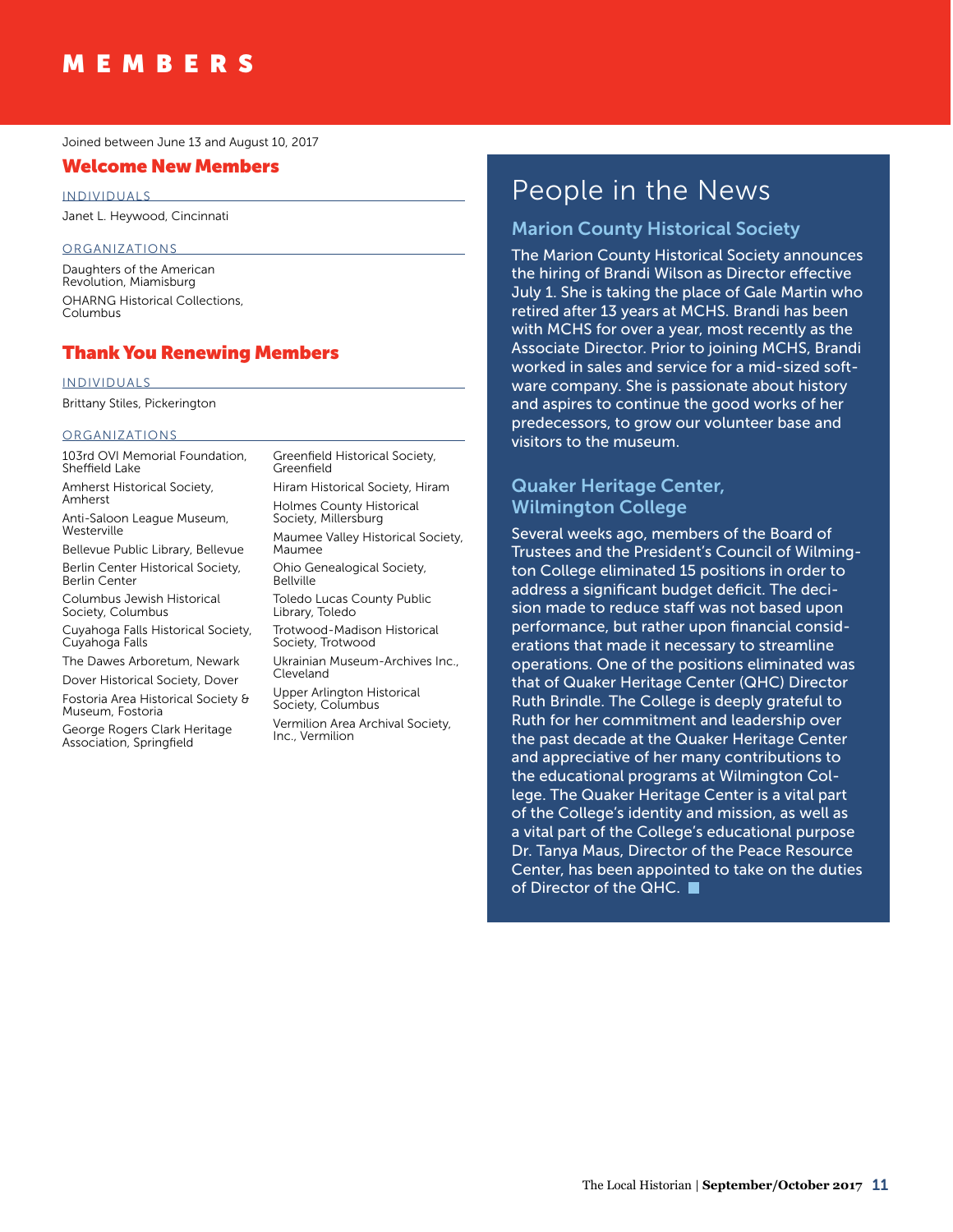# Region 1

Allen, Defiance, Fulton, Hancock, Hardin, Henry, Lucas, Putnam, Van Wert, Williams, and Wood Counties

New exhibit at the **Andrew L. Tuttle Memorial Museum** in Defiance, Ohio on display from July to December 2017. The exhibit title is "The Coins They Left Behind: German Coins from 1800-1900." The coins on display are from the Andrew Tuttle Collection. The Tuttle Museum has also been awarded a grant of \$23,000 from the Rover Pipeline. The money will be used to install additional interpretive markers and panels at the Fort Defiance Historic Site. Landscape enhancements to the site are also included in the grant.

# Region 2

Ashland, Crawford, Erie, Huron, Marion, Morrow, Ottawa, Richland, Sandusky, Seneca, and Wyandot Counties

The **Clyde Museum and McPherson House of the Clyde Heritage League** would like to make everyone aware that they have a new and updated website. The website is intended to be more interactive and helpful to the general public. It will feature specific pages about the Clyde Museum, McPherson House, and Heritage Hall of Clyde, Ohio, have a Curator's monthly quiz, a blog, an online museum store, lists of available archives for research, an events page, general information and much more. The League wanted a more relevant and updated website, but was uncertain of which web hosting service to use, but after reading the last edition of the *Local Historian,* we were inspired by an article of creating websites for historical organizations. We followed the advice of the article and chose [wix.com](http://wix.com) and are very satisfied with their services. Thank you, *Local Historian*, for the inspiration.

# Region 3

Cuyahoga, Lake, Lorain, Medina, and Summit Counties

# Region 4

Ashtabula, Geauga, Mahoning, Portage, and Trumbull Counties

# Region 5

Carroll, Columbiana, Harrison, Holmes, Jefferson, Stark, Tuscarawas, and Wayne Counties

# Region 6

Delaware, Fairfield, Fayette, Franklin, Knox, Licking, Madison, Perry, Pickaway, and Union Counties

The **Dawes Arboretum** celebrated it's 109th Tree Dedication with Archie Griffin, OSU Buckeye and two-time Heisman Trophy winner, dedicating a buckeye tree on June 2nd. The Dawes Arboretum has celebrated over 100 tree dedications since former Ohio Governor, James M. Cox, became the first Tree Dedicator in 1927. A bronze plaque located at the base of the tree tells you who it is dedicated by, accomplishments and the date of the dedication. An exhibit featuring past Tree Dedicators can be seen in the History Center on Friday, Saturday and Sunday from 12-3 pm through October. For more information, visit [dawesarb.org](http://dawesarb.org)/

10TV's Mike Davis filmed a feature for their "One Tank Trips" segment at the **National Heisey Glass Museum** in Newark. The Heisey Glass Company was established by A.H. Heisey in 1895. His Newark based factory produced both glassware and glass decorative items. Heisey glass became popular with collectors not only for the high quality, but also their national advertising in popular magazines. The National Heisey Glass Museum opened in 1974 to display the company's variety of glassware and preserve the company's legacy. The segment can be found here: [www.youtube.](https://www.youtube.com/watch?v=vYLlbmus-s0) [com/watch?v=vYLlbmus-s0](https://www.youtube.com/watch?v=vYLlbmus-s0) For more information, visit [heiseymuseum.org/](http://heiseymuseum.org)

A crowd gathered in Westerville on July 25 to dedicate an Ohio History Connection World War I commemorative marker honoring hometown hero Agnes Meyer Driscoll. The **Westerville Historical Society, Westerville Library,** and the **Westerville Rotary Club** sponsored the marker placed in front of the Meyer family home where the Westerville Library Local History Office is now located. Ms. Driscoll, known as Madame X,

served in the U.S. Navy in 1918-1923 and 1924-1949. Entering as a chief yeoman, she trained as a code-breaker in the 1920s becoming an exceptionally talented cryptanalyst. Her great-nephew, a naval officer, paid tribute to her role in cracking key Japanese naval code that enabled the U.S. to inflict critical damage to the Japanese fleet during the Battle of Midway in June 4-7, 1942, six months after Pearl Harbor.

# Region 7

Auglaize, Champaign, Clark, Darke, Greene, Logan, Mercer, Miami, Montgomery, Preble, and Shelby Counties

The **Armstrong Air & Space Museum** in Wapakoneta wrapped up another summer of outreach through county summer reading programs. They visited 29 counties across the state and booked eighty-eight programs. Each year, lessons are designed around the statewide library reading theme. Their STEM and inquiry based offerings tied space, flight, and exploration into this year's theme, "Building a Better World" with three main programs: Tippy Towers, Off-World Outpost, and Renewable Energy.

# Region 8

Adams, Brown, Butler, Clermont, Clinton, Hamilton, Highland, and Warren Counties

# Region 9

Athens, Gallia, Hocking, Jackson, Lawrence, Meigs, Pike, Ross, Scioto, and Vinton Counties

# Region 10

Belmont, Coshocton, Guernsey, Monroe, Morgan, Muskingum, Noble, and Washington Counties

The **Noble County Historical Society** announces that it received a grant from Green Space Conservation Program by the Clean Ohio Fund thru Ohio Public Works Commission for a landscape project at the Ball-Caldwell Homestead. The Society appreciates the help of Greenleaf Landscaping of Marietta, who helped apply for the grant money and did the initial design work on landscaping free of charge. With this grant, we will have new sidewalks

*(continued on page 13)*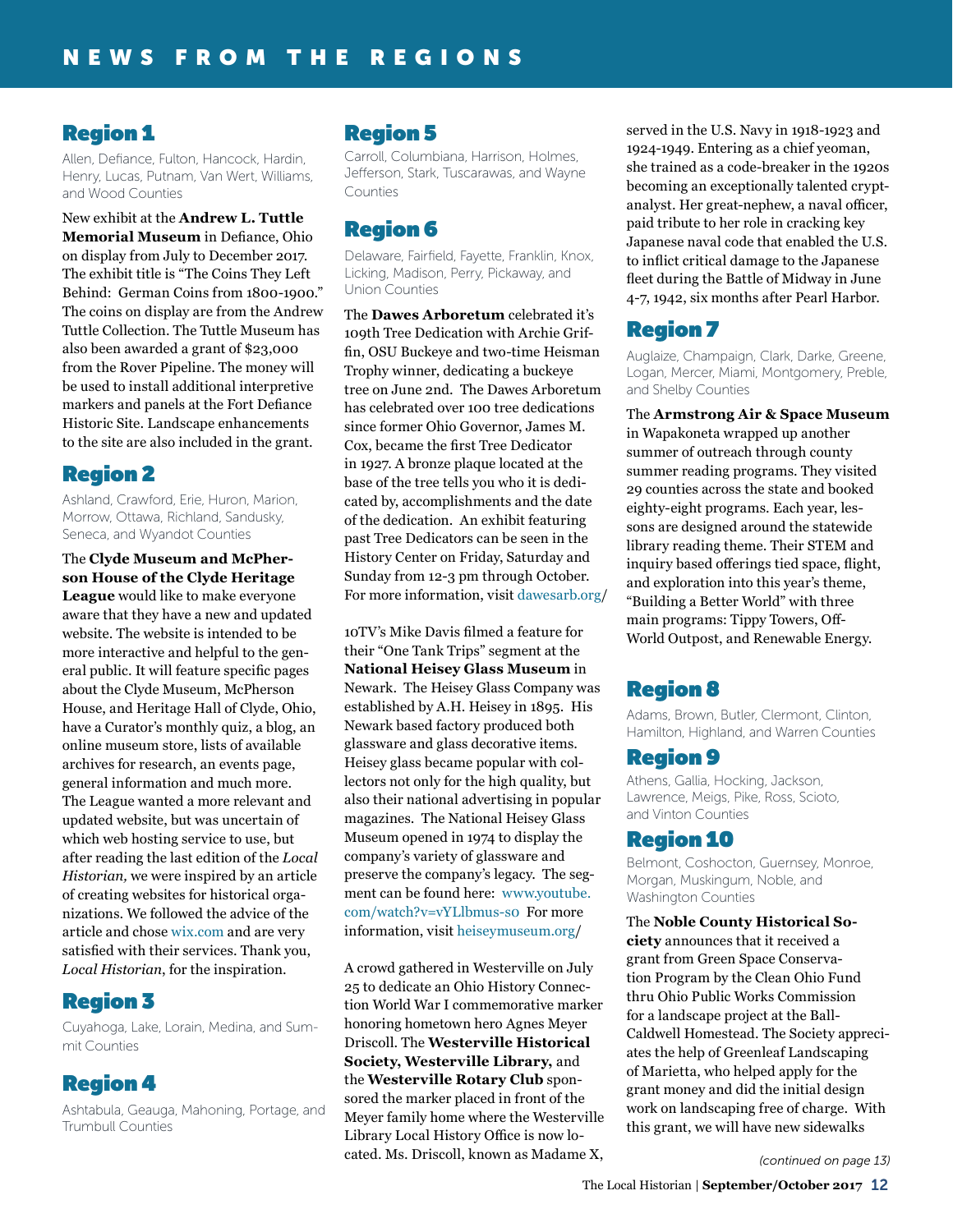# CALENDAR

which will make the homestead handicapped assessable. Also included is the removal of dead and dying trees and shrubs and replacement with new plantings. The Noble County Historical Society has also received another grant that will enable them to build restrooms to serve the Ball-Caldwell Homestead for the many events held at the site in Caldwell, Ohio.

Recently the **Noble County Historical Society** held a program on the Courthouse lawn to honor those who died in World War One with a salute by the Noble County Color Guard. Included in the program was a reading of the names of those who had died by Veteran Officer Joe Williams and the poem "In Flanders Field" written by John McCrae and read by Neil Polk. Ken Perkins III gave a review of the War and years to follow. Following the program, refreshments were held in the side yard of the Historic Jail.

### In 100 words or less, do you have outstanding news to share about your organization?

Please email it to your regional representative for the next issue of *The Local Historian*.

Contact information for the representatives in your region is on page 2 of this issue. Of course, you are welcome to forward your news directly to the editor of *The Local Historian* at bhedle[r@ohiohistory.org.](mailto:arohmiller%40ohiohistory.org?subject=) Rather than serving as a calendar of events, items for "News from the Regions" are chosen to inspire, connect, and educate the Alliance's members all over Ohio and celebrate notable and imitation-worthy accomplishments of Alliance members.

# On the Web

# McMansion Hell

# **[mcmansionhell.com](http://mcmansionhell.com)**

McMansion Hell is a bi-weekly blog that aims to educate the layperson about architectural concepts, urban planning, environmentalism and history. The blog posts alternate between comedy-oriented critiques of current suburban houses and informative essays about historic architecture, including house plans of historic house types, and the history of urbanization and domestic architecture. The blogger, Kate Wagner, is currently a graduate student in Acoustics as part of a joint program between Johns Hopkins University and Peabody Conservatory, where her focus is in architectural acoustics. Warning—some blog posts do include profanity, especially those commenting on individual suburban houses.

## SEPTEMBER 15:

Deadline to submit photos for Speak Up for Ohio Museums Day. For more information, see page 9.

### SEPTEMBER 22:

Registration deadline for OLHA Annual Meeting. For more information, see front cover article.

### SEPTEMBER 26:

AASLH webinar Interpreting Agriculture at Museums and Historic Sites. For more information, go to [learn.aaslh.org/](http://learn.aaslh.org/calendar/category/webinar) [calendar/category/webinar/](http://learn.aaslh.org/calendar/category/webinar)

## SEPTEMBER 29:

ICA Conservation Survey Registration Deadline. For more information, see page 9.

### SEPTEMBER 29-30:

3rd Annual Ohio River National Freedom Corridor Conference. For more information see page x or [www.ohioriverna](http://www.ohiorivernationalfreedomcorridor.org)[tionalfreedomcorridor.org](http://www.ohiorivernationalfreedomcorridor.org)

#### OCTOBER 2:

Speak Up For Ohio Museums Day. For more information, see page 9.

## OCTOBER 6-7:

OLHA Annual Meeting. For more information, see front cover article.

#### OCTOBER 13:

Ohio Museum's Association Session Proposals Due. For more information, see page 8.

#### OCTOBER 16-18:

Heritage Ohio Annual Conference. For more information, see page 8.

# OCTOBER 24:

AASLH webinar Best Practices for Developing History Internships. For more information, go to [learn.aaslh.org/calendar/](http://learn.aaslh.org/calendar/category/webinar) [category/webinar/](http://learn.aaslh.org/calendar/category/webinar)

#### OCTOBER 25:

AALSH webinar Bringing the Past to the Present: Contemporary Issues at Historic Sites and Museums. For more information, go to [learn.aaslh.org/calendar/category/webinar](http://learn.aaslh.org/calendar/category/webinar)/

#### NOVEMBER 7:

AASLH webinar Active Collections: How to Create a Leaner Collection for Greater Impact. For more information, go to [learn.aaslh.org/calendar/category/webinar](http://learn.aaslh.org/calendar/category/webinar)/

#### NOVEMBER 14:

AASLH webinar Policies and Procedures for Deaccessioning. For more information, go to [learn.aaslh.org/calendar/cat](http://learn.aaslh.org/calendar/category/webinar)[egory/webinar](http://learn.aaslh.org/calendar/category/webinar)/